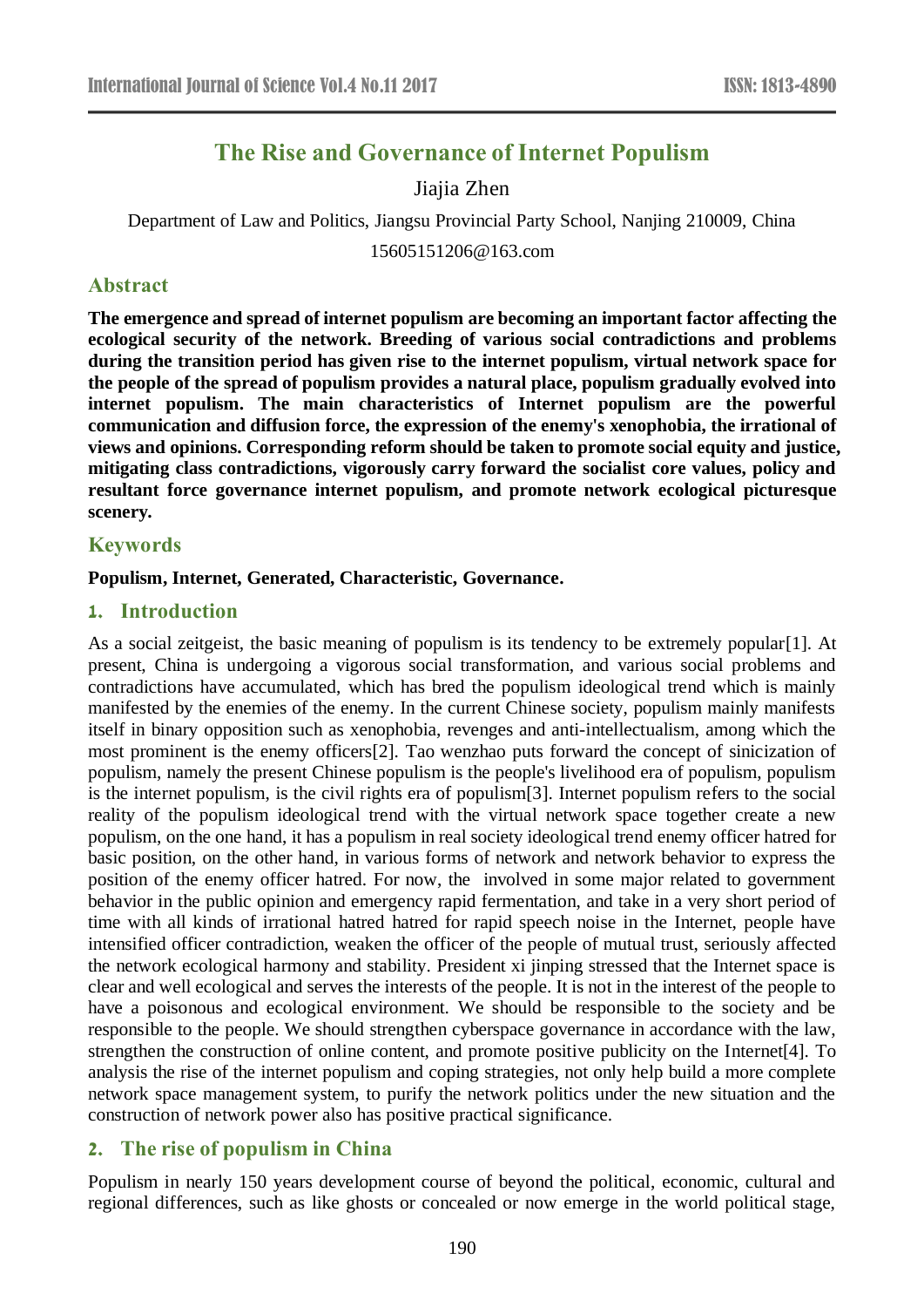almost never disappear in the political life. From the middle of the 19th century Russia and North America create a populist practice so far, populism in different periods, different countries gradually rise, roughly experienced a wave of three representative, also has formed three different forms. The rich political practice has made populism a very controversial issue. With Britain to take off the trump was elected President of the United States and two black swans, populism has in Europe and the United States set off a wave of huge, caused the vigilance of the world. For deep into the world mainstream politics of China, is an urgent need to strengthen the populism morphological evolution analysis and research, in-depth investigation populism in China of the present crisis and challenges, so as to explore the populism digestion.

The world today is undergoing unprecedented changes, and various political ideologies, ideologies and institutional models are intertwined and playing games. As a world power, China is getting closer to the center of the world stage and facing a complex international environment. The populism wave has now become an important part of the mainstream political landscape in the world, and has been growing and growing globally. The general rise of populism and the simultaneous launch of national transformation are important features of the world political landscape in the future. From a large historical background, China is a country lacking in populism tradition, because under the strong and stable autocratic system, there is basically no conditions for the breeding of populism. Since reform and opening up, China has increasingly close contact with the world, at present, as an important beneficiary of globalization and a leader in the existing international political and economic pattern and occupy the important role and status. As the world's superpower has important influence on the political stage, China has already deep into the world mainstream political landscape, nature is prevalent in the global political stage of populism tide will rise and embody in China.

At present, China is undergoing a vigorous social transformation, and various social contradictions are accumulating, and there is a more obvious gap between rich and poor and stratification. Especially in the fields of political participation, interest expression and public policy, the populism of the enemy's enemies is the main characteristic. According to "governance" weekly in 2012, the Chinese public's populism tendency survey shows, in the domestic thousands people polled, 49.5% of the respondents with populist characteristics, among these, 31.3% of people who belong to the populist feature group significantly. At the same time, with the rapid popularization of Internet at home and the widespread application, the populism ideological trend with the aid of network space evolution into the network populism is growing and becoming an important corner of network ecology. Although internet populism has no systematic programme of action and the organization form of institutionalization, but from the current performance, internet populism has has important influence on the related events to, become a force not to be ignored. Lianyungang city in 2016 the "waste" event, originally for the local economic development and the need of the construction of the project were labeled as local government officials internet populism black-box operation, seek personal gain, as propaganda weapon to mislead users put pressure on the government, public opinion on the network directly drive the mass incidents in the realistic society, and the fermentation of thousands of intensity of lianyungang citizens took to the streets against the project, lianyungang municipal government under pressure will eventually terminated the project.

# **3. The generation logic of internet populism**

The emergence of internet populism is not the result of a vacuum, but the result of a combination of factors. From the perspective of interest, the conflicts of interest in the transformation of China have caused widespread dissatisfaction among elites, which is the root cause of the generation of internet populism. On the technical level, the virtual network space provides a natural communication place for populism, which is the direct cause of the generation of internet populism. Chinese internet populism is the result of joint action of many realistic factors, including the expansion of the gap between rich and poor, the popularity of the Internet, the awakening of civic consciousness, and the changes of media discourse is the key factor[5].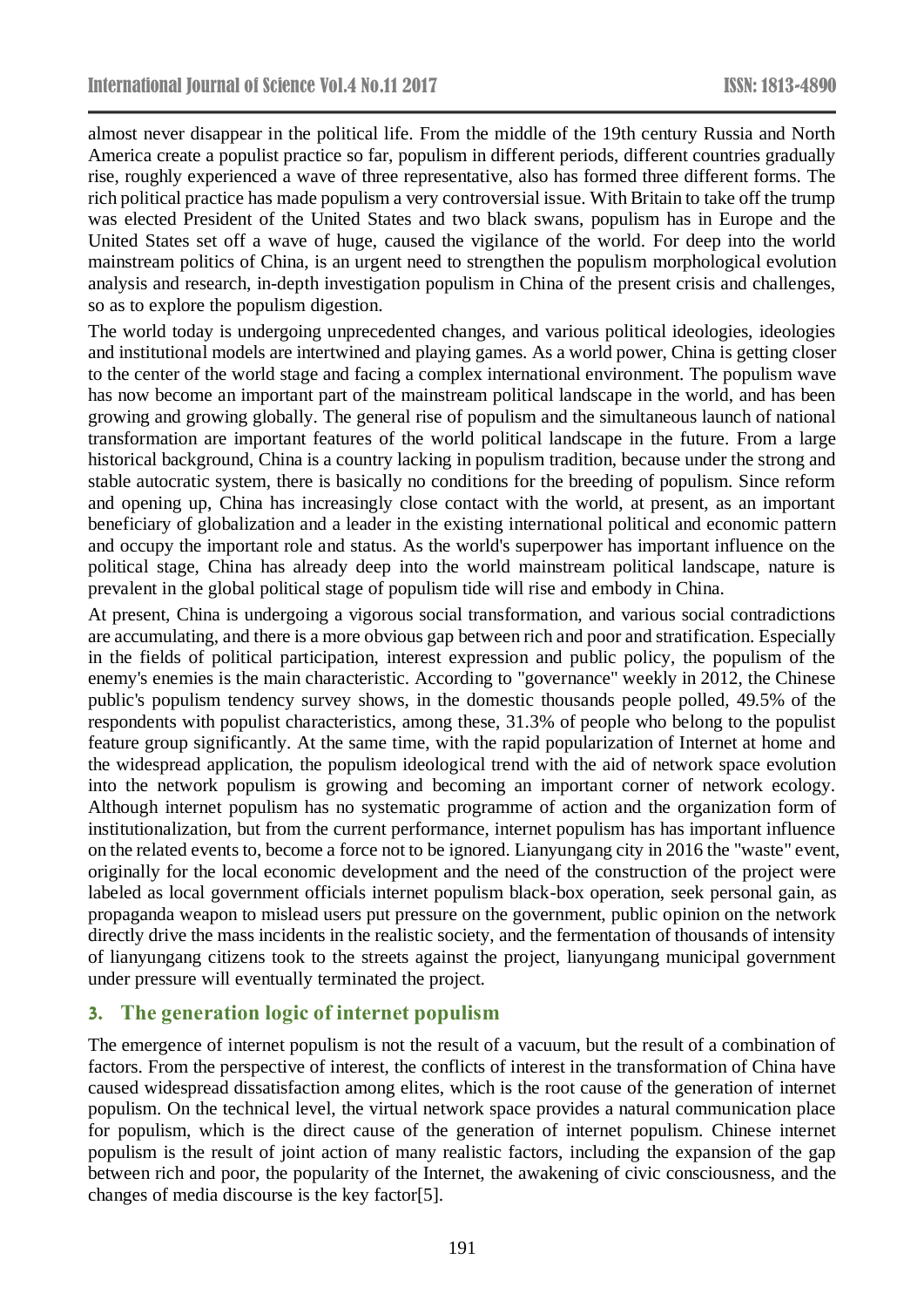### **3.1 The social problem has evoked the populism trend**

The rise of populism is driven by the polarization of wealth, class division and conflict of interest in China. Since the reform and opening up, China's modernization process has continued to accelerate, the economic development has achieved remarkable achievements, and the whole country has shown a promising development prospect. But behind the rapid economic development there are quite a lot of problems, such as the gap between rich and poor disparity, social strata differentiation and solidifying, contradictions and problems such as ecological environment pollution also gradually exposed, and social transformation that corresponds to the government management level and management ability is relatively lagging behind, so that all kinds of social problems and contradictions highlight and escalate. As ulrich beck in the book "risk society", puts it, in the process of modernization, the exponential growth of productivity, so as to cause the release of the risk and potential threats to an unprecedented extent.

#### **3.1.1 The gap between rich and poor**

The gini coefficient is an important indicator to reflect the income distribution among the residents of a country, and the value of 0.4 is the international warning line. The above 0.4 means that the income gap is larger. At the beginning of the reform and opening up in 1981, the gini coefficient was 0.288, then gradually increased, reaching 0.465 in 2016, which exceeded the international warning line. In addition, income and property inequality are worsening in China, according to the China minsheng development report 2015 released by the China social science research center of Peking University. In the past three decades, China's gini coefficient has risen from about 0.3 to around 0.45, long past the international warning line. About 1 percent of the families have about a third of the country's property, and 25 percent of households have only about 1 percent of the property. There is no doubt that the divide between rich and poor is particularly evident in China today.

#### **3.1.2 Class differentiation**

In the process of social transformation, the individual has gained the freedom, but the original traditional ties have died away, and social resources have begun to undergo recombination and distribution, and stratification has emerged. Advantage of elite group with its own high-quality resources in the dramatic social transformation was a great material wealth, and the number of ordinary people to enjoy the wealth growth rate in the social transformation and scale was far below the elite groups, from a macro point of view of this wealth growth will gradually evolved two different social classes, strata differentiation. In case of class differentiation, the need to maintain reasonable mobility to eliminate social stratum differentiation of contradictions, but now class rise channel is becoming more and more open, not through the efforts of the education to change the class identity has gradually faded, often appear on the network of "rich second generation" and "poor second generation" the identity of the state but also shows the gap between rich and poor between generations has presented the trend of the generalization.

### **3.1.3 Conflict of interest**

The gap between the rich and the poor and the class divide have caused the public dissatisfaction with the distribution pattern of the existing social interests, and the desire and voice of the public to change the pattern of social interest are rising. But the change of the distribution pattern of interests will not happen overnight, but it will require constant game between all classes of society. Both the pattern of interests in the society is based on the original social class or social forces under the strength comparison between the result of the game, and through a series of institutional Settings become a social consensus, has relative stability. The "people" in the internet populism mostly are the social underclass and the grass-roots, in the original profit distribution pattern in the weak position. As a powerful social group of rich elite in the face of the weight of the bottom and grassroots adjustments to the profit distribution pattern demand tends to use its monopoly set barriers of social resources, so the inevitable conflict of interest between the two. But this kind of conflict of interest is based on both sides in the conflict status inequality, so in a conflict of interest at a disadvantage in the bottom and grassroots potential will inevitably spawns discontent of officials and the rich.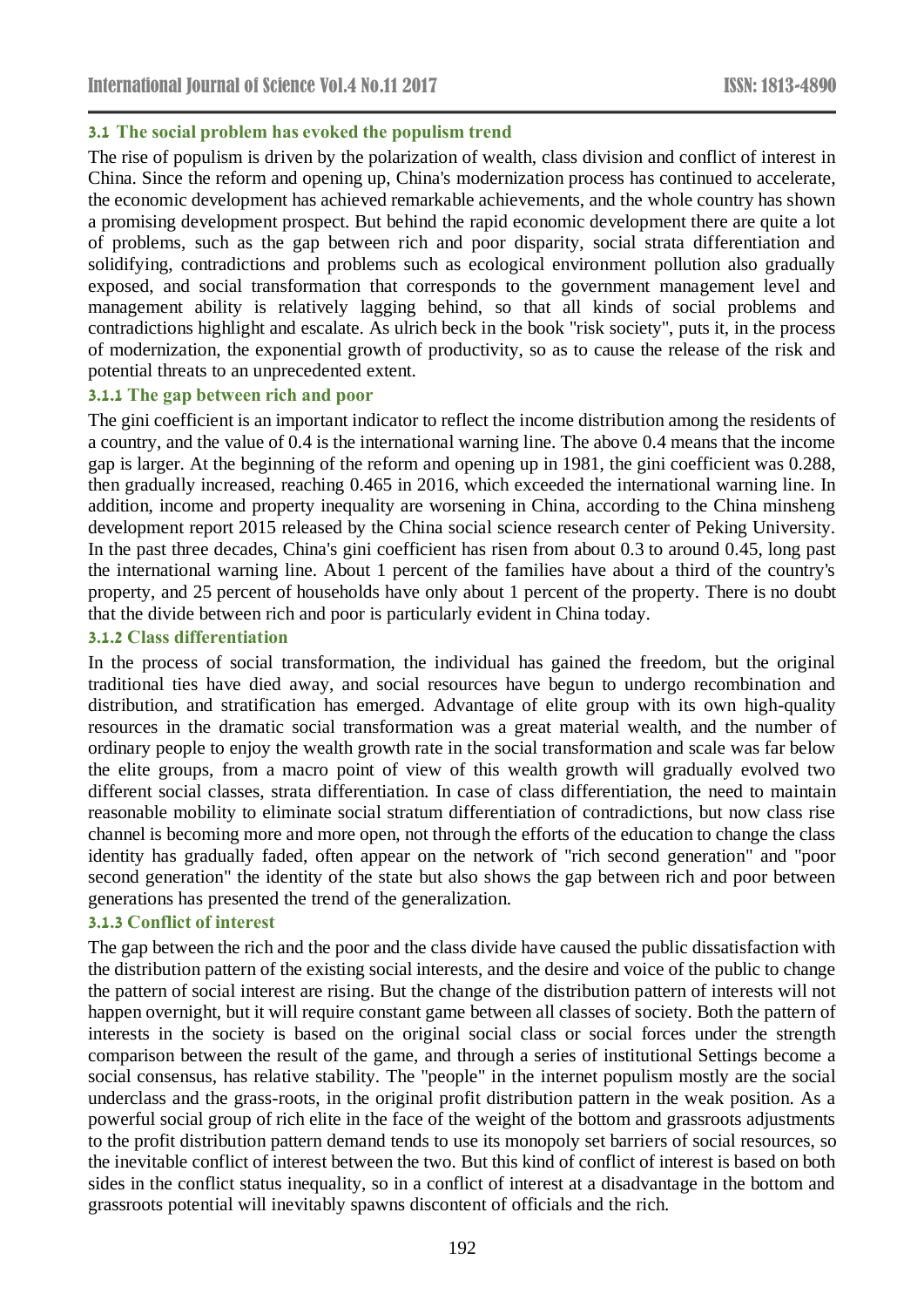To sum up, According to the general rule of the world modernization, the modernization transformation often leads to a high incidence of social contradictions, the gap between rich and poor, people in general social contradictions and problems such as anxiety, often become a populist breeding season. Populism almost always appears in the political, economic and social transition, and it is the most populist in the reform process that involves the profound adjustment of interests[6]. In the social transformation of the gap between rich and poor, class, division and conflict of interest force, under the action of the bottom and grassroots frustration and discontent gradually into the social elite elite resentment and hatred, hatred for hatred officer as the main performance of populism ideological trend began to flush and growing. But in the traditional era, populism is limited by the cumbersome communication process, the slow propagation speed and the single mode of transmission.

#### **3.2 Network space provides the release stage**

The popularity of the Internet and the rapid rise of the media such as WeChat and weibo have provided convenient conditions for the spread of populism. As a kind of common tools, rapid development and popularization of the Internet not only become a melting pot of information gathering and sharing, as well as the original is limited by transmission channel of the populism provides a display platform, populism rapidly from realistic society into cyberspace.

#### **3.2.1 Virtualization**

Network information technology has upended the original interaction and communication patterns of social members, forming and highlighting a new pattern of social interaction and interaction. The original social structure is undergoing a revolution in the deconstruction and reconstruction, formed a kind of social appearance of may call it "virtual space", the flow of power is better than that of the flow of power, this is the new form of network space. In virtual network space, the ideas of people more informatization and networking, network mobilization become important way of polymerization, all this is for the people of populism breeding provides a natural environment.

#### **3.2.2 Convenience**

The Internet has changed the way people acquire information and the mechanism of information dissemination, expanding and extending the breadth and depth of information exchange and interaction between autonomous individuals. Fragmentation structure and the spread of "one to many", "many-to-many" three-dimensional dissemination way, which makes the individual network era in not restricted by region and time, sex, race/ethnicity anywhere under the condition of self build populism issues are irrational and emotional expression. In the "everyone has a microphone" network space, try to use public power to the era of monopoly of public opinion is gone, compared with the traditional field, network has become a populism platform of emotional catharsis and most easily spread.

#### **3.2.3 Decentralization**

The characteristics of Internet equality, convenience and decentralization weaken the central control and deconstruct the traditional discourse authority. The traditional social elite has not firmly in control of the social discourse power, combined with the characteristics of the network space is relatively free, open and hidden, led to a lot of irrational and emotional populism discourse and populism mood be spread rapidly and magnified. In summary, the information technology revolution represented by the Internet provides an important social mobilization method for the rise of the populism tide[7]. Virtual network space resolution of the elite in the voice control advantages, give the public more discourse right of expression, let the backlog cannot express populism in society ideological trend to anger, objectively populism sentiment for the people's growing provides the technical support.

In general, the dramatic social transformation since the reform and opening up has produced such as the gap between rich and poor, class differentiation, the problem such as conflicts of interest, the problems and the emergence of superposition force induced by the enemy officer hatred as the main performance of populism. In the pre-internet era, populism was limited to communication and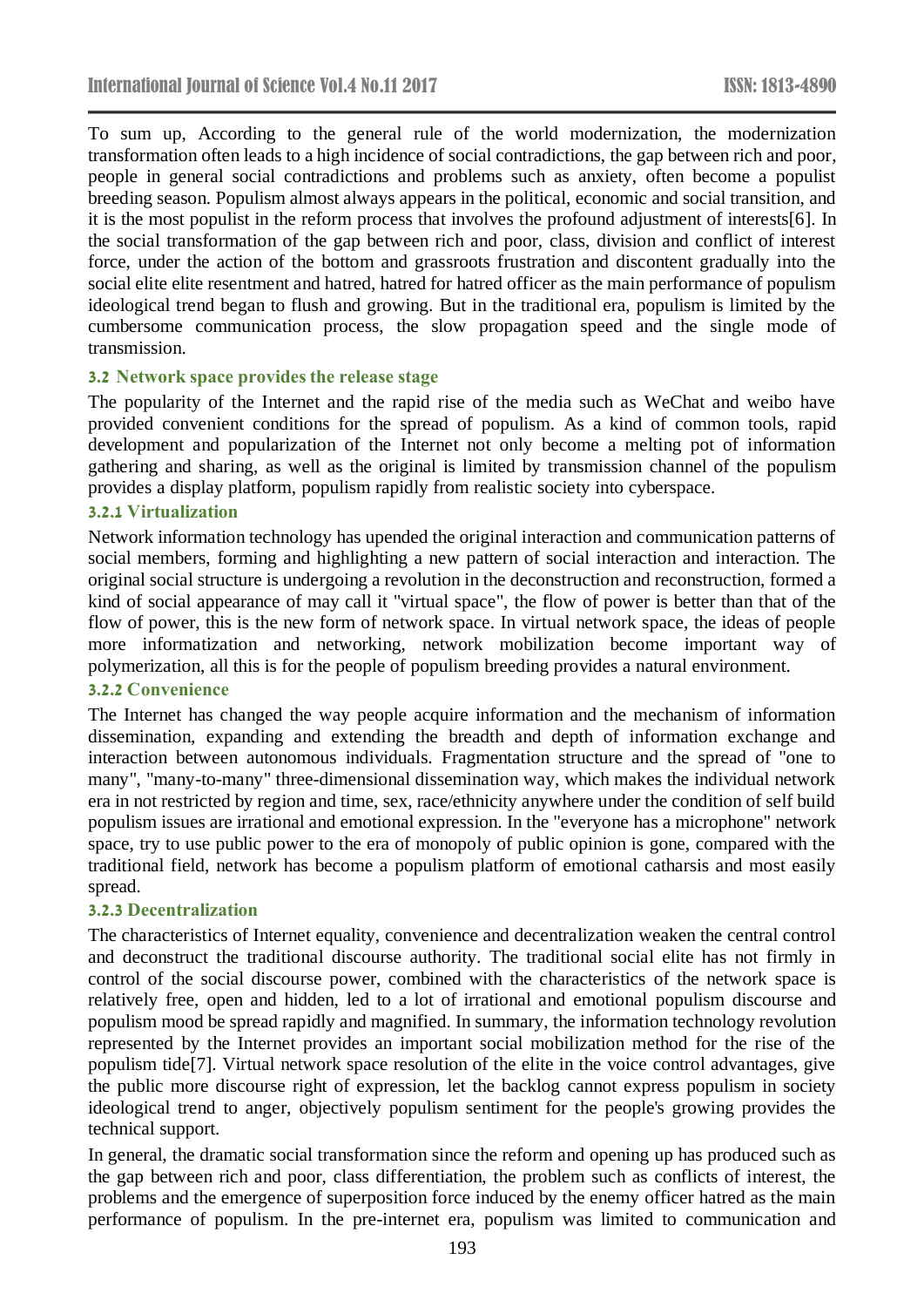communication channels and it was difficult to get bigger attention and influence. Such restrictions over the emergence of the Internet, virtual space, convenient, decentralized network for populism provides natural breeding, propagation and growing environment, change the way the spread of populism and route of transmission. In the real society, the accumulation of populism is becoming a internet populism with the help of cyberspace.It can be asserted that the Internet era will be the golden age of diffusion of populism[8].

# **4. The characteristics of internet populism**

### **4.1 Strong propagation force and diffusion force**

Traditional populism is limited to media and communication channels and has little influence. In the pre-internet era, interpersonal communication was the main mode of dissemination of populism ideas. Compared with network transmission, interpersonal communication is relatively narrow and slow. Network information technology represented by the Internet has created a virtualization and decentralized network space, the flow of information breaks through the existing barriers, the traditional "center - edge structure gradually disintegrated, the emergence of cyberspace has realized the social" again to take off the domain "[9]. Different from traditional social information flows and spread by restrictions and obstacles, the network information dissemination in space, time and distance and other physical conditions beyond the limit, showing a high frequency of liquidity, the height of the interactivity, high-speed diffusivity, and other characteristics. In the "everyone has a microphone" network space, the general public to obtain the expression of rights and opportunities, everyone can become or act as the publisher and disseminator of information, and can be with the other individual on the related issues and events through various channels and multi-dimensional and the opinions of the high frequency of communication and information interaction, successively forward and comments makes information dissemination presents geometric superposition type divergence form. Large groups of netizens have also made the dissemination and flow of information change rapidly and can reach every terminal rapidly. All in all, nowadays, convenient virtual network space and the huge Internet population has in reality is limited by transmission channel of the populism has been widely spread and diffusion, certainly for populism ideological trend of the spread and diffusion provides technical support, expand the influence the spread of populism and the breadth and depth. It can be said that in the network space of flow change, the spread of internet populism is faster, wider and more influential with the help of the chain spreading network communication mechanism.

#### **4.2 Expression of the enemy's xenophobia**

Internet populism has a distinct anti-elitist tendency. For some officials, the rich and the intellectuals it a label, it is against the rest of the people, with the aid of beautify the social vulnerable groups, stigmatized social elite, the general public as the embodiment of justice and morality, the officials, the rich as synonymous with corruption. First, there is a preset framework for cyber populism, which suggests that policy-making, dominated by elites, is private and is a conspiracy that infringes the interests of the public. Thus involving officials, rich men and intellectuals inappropriate comments and negative news events such as is often the internet populism important trigger, so that the enemy officer, hatred, "every officer will rot", brought by the "for the rich will rape" curing logic become signs of obvious internet populism. Second, internet populism used to will appear in the realistic society stratum polarization of social injustice, the gap between rich and poor, and environment pollution and so on a series of contradictions and problems on official corruption and omission, the greed of the rich and the intellectuals, through a series of struggling with sex and critical discourse network to set up and pose at the bottom of the image and the attitude of elite criticism and resistance. Finally, internet populism will be in a variety of online discourse for the critical position of the social elite. Decentralization and individualized discourse and symbols constitute an important representation of the critical expression of internet populism in the social elite. In related event, experts as "brick house", professor became "a beast", label, stigma, and wear a hat is the most commonly used internet populism enemy officer of expression of hatred and critical way.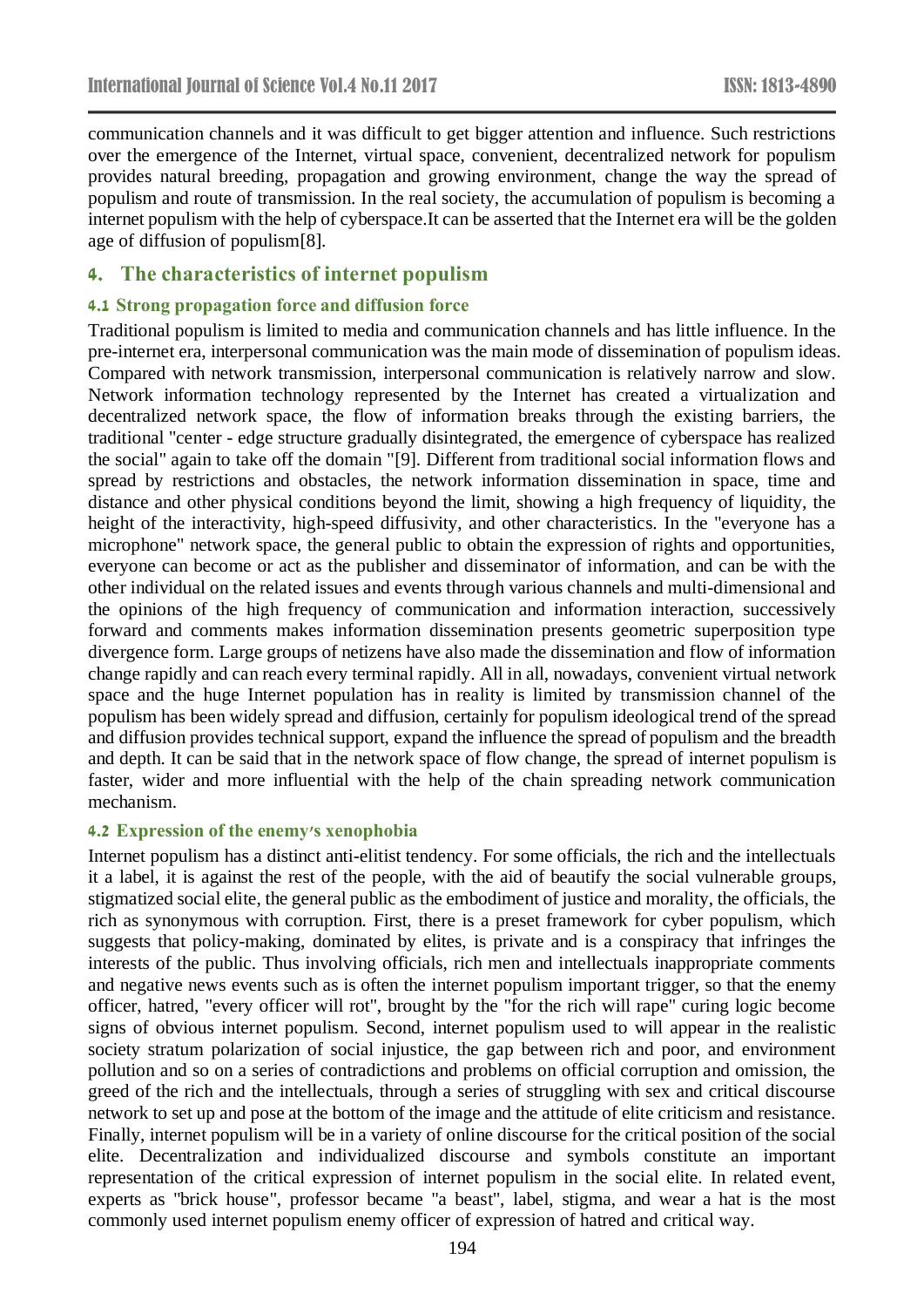### **4.3 Irrational views and propositions**

In the view of the problems of society, populism always falls into an irrational logic, easy to go blind and radicalized, which can interfere with normal public discussion. In cyberspace, virtual sexual identity and anonymity makes the speaker can effectively avoid the political risk, less so in discourse expression is restricted by the rational, rules, and moral and social sense of responsibility is weak and recreational and optional the gender is stronger. In the face of all kinds of social problems, internet populism is often a simplified way of thinking and expression of emotional to vent grievances, sometimes even irresponsible for public events walking rumors, confusing, deliberately to the situation. Internet populism is often biased and extreme. It is used to directly increase individual officials' misconduct or illegal phenomenon directly into the corruption of the whole official group, and only use the misconduct of a few officials to deny the whole group of officials. For example, because of corrupt officials, all officials are portrayed as corrupt. The logical bias of "corrupt officials and corrupt officials" is bound to be extreme and extreme, but the more irrational ideas and logic are, the more likely they are to be blind from the unconscious. Under the atmosphere of grandstanding, groups of irrational got the biggest, and radical, critical, and damaging speech is easy to attract Internet users, and the moderate and rational, the compromise of speech is not effective, the bigger the incitement to tend to the more sound market, rational has given way to from internet populism constructed by a series of critical discourse, group polarization phenomenon is more obvious.

# **5. The coping strategy of internet populism**

The breeding and dissemination of internet populism is not conducive to social harmony and unity. Cyber populism is often just one step away from a thought to a dangerous form of cyber violence. On the one hand, the internet populism grasps the enemy officer hatred tend to be easier to influence the people trust, intensified and contradictions, increase the probability of occurrence of officials and conflict, the interference of government public policy formulation and execution. internet populism enemy officer, on the other hand, the rich words expressing public opinion can easily torn, compression rational existence space of the views and comments, the weakening of cyberspace intellectual climate, misleading the value of cognition and political awareness. In the case of cyber populism, it is necessary to take reasonable and effective measures to reduce the negative effects of it to the lowest level. It is imperative to confirm the guidance of internet populism as an important issue in the development of relationship reform and social harmony. On this basis to focus on reform of the system, perfect and innovation, perfecting the social security and rescue mechanism, narrowing the social gap between rich and poor, widen the channel of the public interests expression, and safeguard the legitimate rights of citizens, to promote social justice, social soil to root out internet populism breeds.

First of all, we should try to solve social injustice through institutional means and safeguard the fairness and justice of social and economic development. The events of internet populism are often associated with significant social issues, and there is always a debate on the public policy of some economic and social welfare in the back of populism discourse[10].

From the perspective of some internet populism public opinions in recent years, the area of people's livelihood which is closely related to the people's life has become the main field of the internet populism emotional ferment. So stick to the problem is that the reform should be somewhat, for internet populism discourse focus areas, comprehensive look at the system and mechanism of the field and improve policies and regulations need to reform, to formulate effective reform measures on the basis of steady progress. When it comes to education, health care, employment, housing, income or outbreak populism field formation system, the system guarantee of the fair and reasonable, deepen the reform of the income distribution system, through innovative system design to adjust interest allocation, build social interests distribution of fairness and justice environment, focus on the basic life safeguard bottom.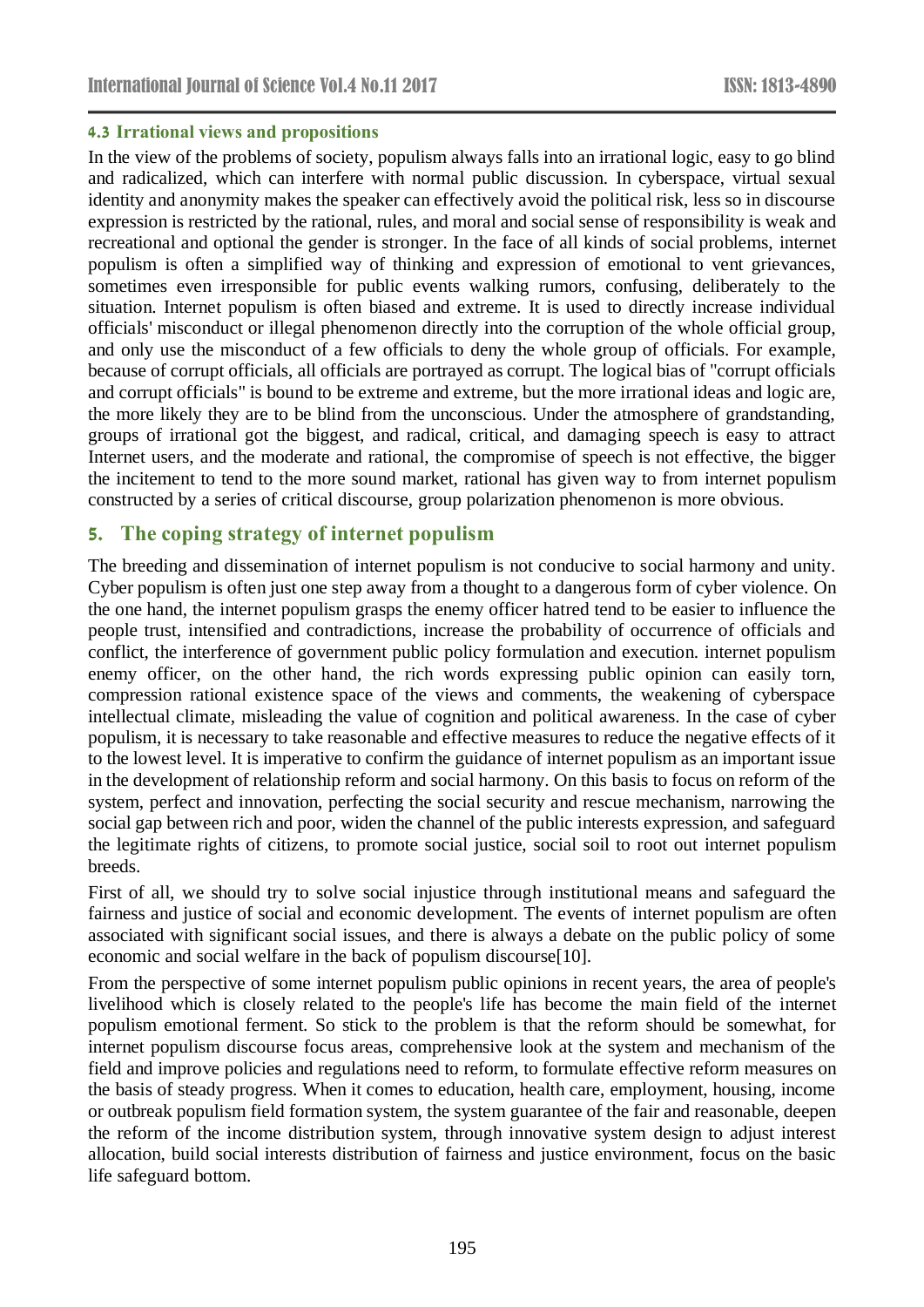Second, efforts should be made to improve social security level and alleviate class conflicts. Internet populism often puts ordinary public events in a class antagonistic discourse frame, with the help of glorifying the underlying and grassroots, uglifying officials and the rich. So we need to improve the social security system, improve the social relief mechanism, continuously improve the level of social welfare, let the reform development achievement, more benefits to the common people through reasonable system arrangement enjoy more social concern for the common people, get more happiness. In addition, we must raise the social responsibility of the elite to create a social environment where the elites and the people live in harmony. The political elite should be more aware of the service of the people, regular contact with the public, timely understanding of the public opinion, and actively responding to and solving the problems of the people at the bottom. Economic elites should devote themselves to public welfare and philanthropy, and build a good social image. The cultural elite should care about the sufferings of the bottom people, and give the people of the lower class more humanistic care.

In addition, the Internet is the basic carrier of network space and composition of the unit, their language and behavior directly determines the ecological environment of the network space, cultivate with negotiation consciousness and tolerant attitude of rational Internet users is the essential means to resolve internet populism. Through various channels to promote the significance of rational values, armed with rational values to Internet users, in scientific understanding of social contradictions and risks on the basis of a more inclusive mentality, pay more attention to the development of things always two sides to everything, with the development of the eyes to see and spread the positive energy. On this basis to cultivate a habit of netizens respond consultation, forming a kind of value consultation in cyberspace, good atmosphere of advocating consultations, to participate negotiation to solve the problem encountered in reality, dispelling people expressed in cyberspace populism emotional motivation, resist consciously be sticked internet populism discourse. To open the public political participation and interests expression channels, cultivating rational discussion atmosphere in cyberspace, as far as possible let Internet users to participate in public affairs of negotiations, take the initiative to guide users to actively participate in relevant policy discussion, to mobilize the political passion and enthusiasm of Internet users to participate in public affairs, called on them in the face of serious public opinion and sudden emergencies to use mature and rational view of the problem, use more public discussion balance irrational passion and impulse, create a healthy network public opinion to the ecological environment.

Finally, we should open up the network propaganda position of socialist core values, and lead the development direction of network social thought with socialist core values. In the complicated network ecosystem, with a variety of thoughts, are intertwined, ebb and flow, internet populism belonged to one of them, and under the situation of various thoughts cacophony, will inevitably lead to the mainstream ideology. Chinese excellent traditional culture has a long history, gave birth to the rich and profound values, the socialist core values is the essence and soul of Chinese excellent traditional culture, is closely related to Chinese excellent traditional culture and thought. Core values not only determines the moral foundation of a country, also determines the dominant values of a society, in the present China's ideological trend of the pluralistic, value diversity, cultural background give full play to the idea of social core values leading role, strengthen the discourse of socialist core values is important path and diluted internet populism.The diversity of thoughts, diversity of values and diversity of ideas in the network space undoubtedly provide a natural breeding environment for internetpopulism. therefore, must play the value of socialist core values in cyberspace leading role, through multi-channel propaganda and carrying forward of socialist core values, strengthen the socialist core values guide force, embodies social consensus, made socialism main melody. For example by 32-bit movie star in the Chinese dream of glory and dream - we will be a very good public welfare short film is the socialist core values into easy to understand, thorough popular feeling, highly concise poems and quotes sages, popularization and popularization of this era, the propaganda way not only effectively interpret the connotation of socialist core values, reached get twice the result with half the effort in osmosis propaganda effect, and inspired the people of the emotional resonance of